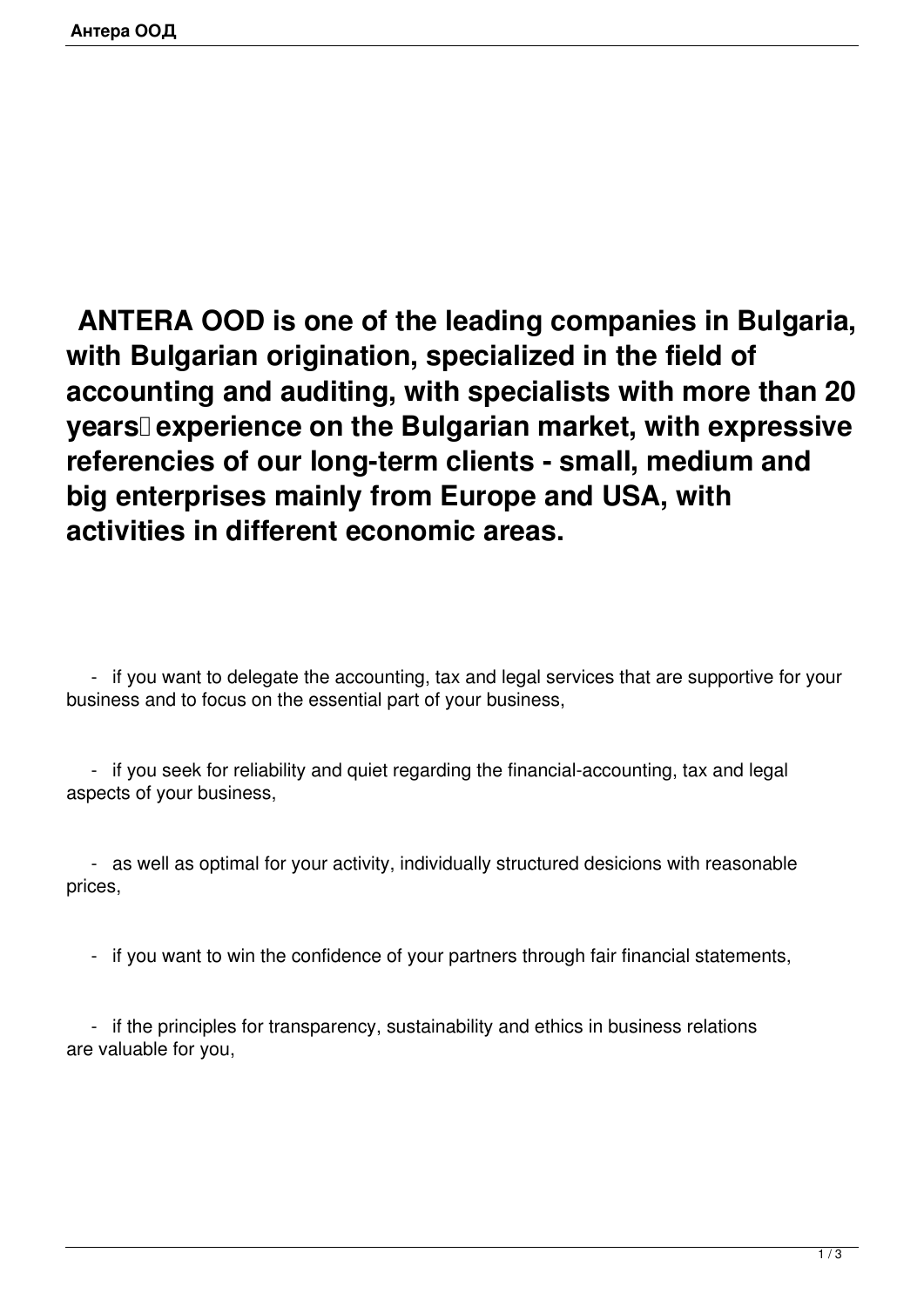we would like to recommend a meeting with our specialists and initial general discussion related to the specifics of you business!

You can find more information about the services we provide on the following pages:

- **Accounting services**
- [Tax and legal service](index.php?option=com_content&view=article&id=52&Itemid=58&lang=en)s
- Payroll services
- [Audit services](index.php?option=com_content&view=article&id=55&Itemid=60&lang=en)
- [Other business](index.php?option=com_content&view=article&id=54&Itemid=61&lang=en) services